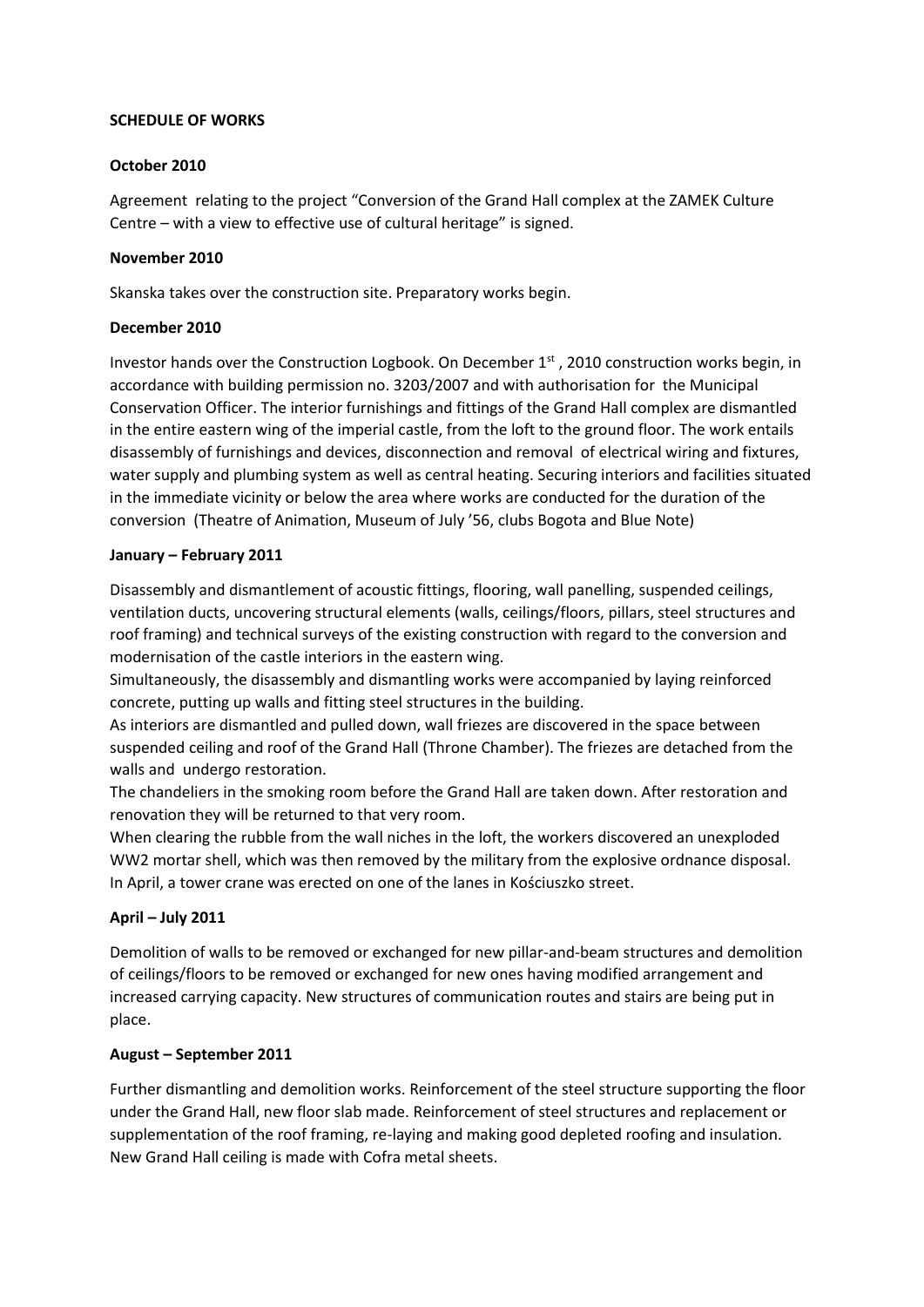An openwork mezzanine is made over the 1<sup>st</sup> floor hallway, followed by the installation of the semicircular stairway structure. Assembly of the steel structure of the giant skylight over the hallway and the mezzanine, with the surface of 300 square metres.

# **October 2011**

Steel structures and reinforced concrete structures are made inside the building, steel structure and roof structure are mounted over the machine room, steel frames laid on the girders on the New Stage and elements of the roof framing are supplemented. The glass panes being to be laid. The skylight resembles the roof of the Złote Tarasy in Warsaw, another project completed by Skanska.

# **November – December 2011**

The roofs over the modernised interiors are closed, sealed and insulated, some of the window frames are replaced, while the existing and the new structures are fitted with fire protection solutions.

# **January 2012**

Skanska receives the 1st prize in the competition Buduj Bezpiecznie (Build Safely) organised by the National Labour Inspectorate for organisation and implementation of H&S procedures during the conversion of the Grand Hall complex at the ZAMEK Culture Centre.

## **February 2012**

Works continue in the Grand Hall, the Chamber Hall and the main hall, which begin to resemble take the shape known from visualisations. Finishing touches are put on the steel structures, fire protection fixtures; the interiors of the New Stage and the Rehearsal Room are created.

### **March 2012**

Finishing works and masonry works begin. Installation of the internal systems and fittings and equipping the facilities with technical appliances are in progress.

As regards specialised work, the installation of mechanical ventilation ducts in the entire building and setting up machinery in the three ventilation machine rooms are particularly noticeable.

# **May – June 2012**

The last of reinforced concrete structures are made – the replacement of the ceiling over the Marble Chamber and the installation of steel structures – the lift shafts. Electrical and structural systems, as well as safety wiring and devices are being installed. The castle basement now features a fire water tank and a set of pumps for the new hydrant system.

### **June – July 2012**

Skanska is now busy with the acoustic covering of the walls in the Grand Hall, decorative plaster and stone facing is laid on in the New Stage interior. Conservation works are being conducted on the coffer ceiling in the Marble Chamber (under supervision of conservation officer).

### **August 2012**

Now entertainment technology, sliding walls and smoke curtains are installed. A tube consisting of three merging solids with elliptical bases is being put together. It will accommodate information and reception desks as well as ticket offices. Pillars and wall are overlaid with stone facing, and floors covered by stone flags.